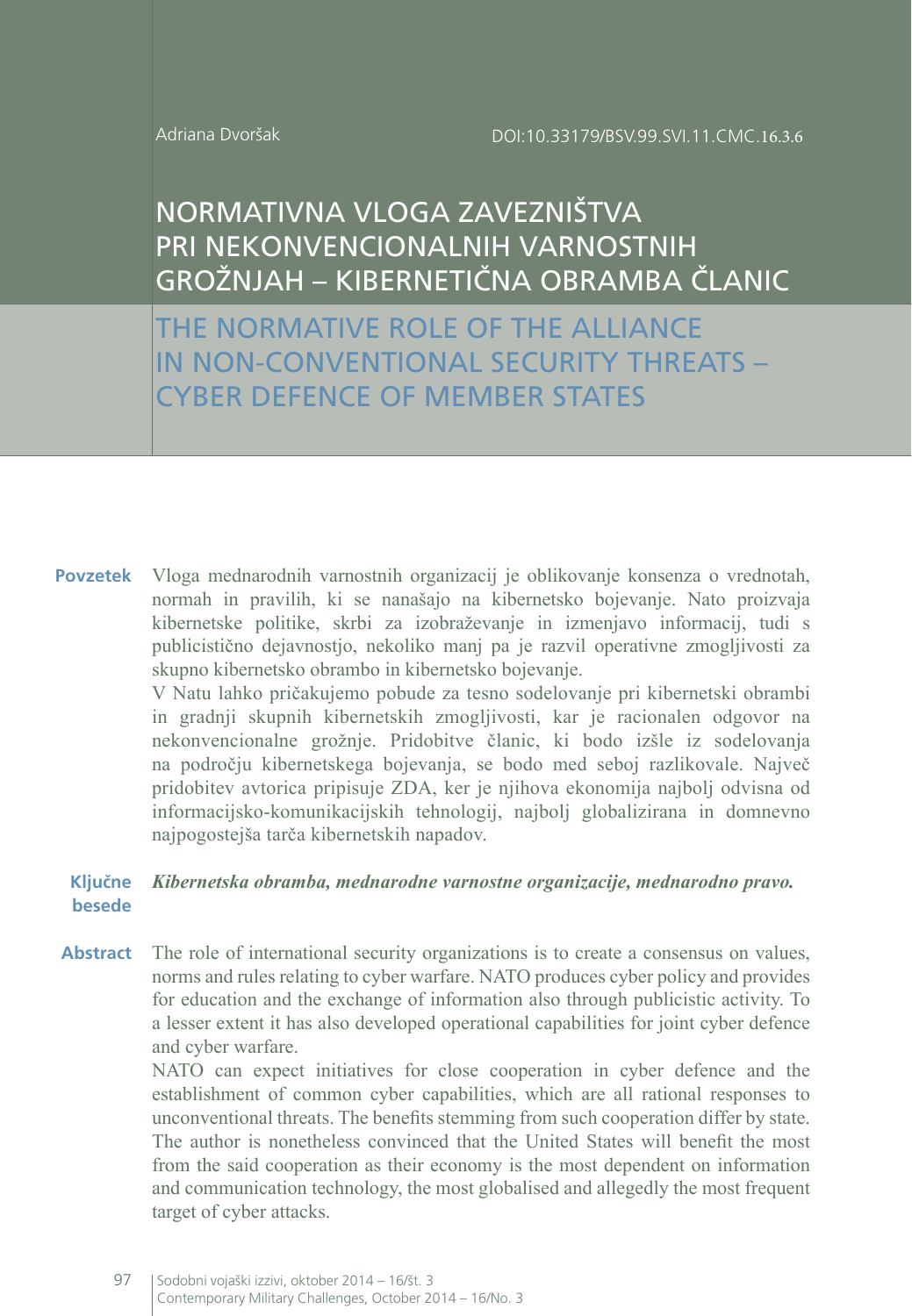#### **Key words** *Cyber defence, international security organizations, international law.*

**Introduction** Amid a growing number of cyber attacks, reflections on cyber conflicts and, consequently, the most effective national organization for their prevention and management are becoming more frequent. Although Slovenia is responding to the phenomenon of cyber conflicts, its responses are not proactive. On the other hand, its active adjustment to external influences can be easily perceived. The paper focuses on the role of international security organizations in the management of the member states' behaviour in cyber conflicts on the one hand, and on national security needs on the other. At the abstract level, we will address the role of international organizations in the formation of consensus on values, norms and rules referring to cyber warfare, or the normativisation and the structure-unit relationship. At the practical level, we will address the relationship between NATO and Slovenia.

> In international organizations, consensus is built around an institution's legitimacy for cooperation in the field of unconventional threats and a member state's participation in policy programming. The attainment of consensus is part of the output of international security organizations that may be dissected into policy programming, information activity and operations (Rittberger & Zangl, 2006). International security organizations' information activities are also the categorization of actions that will be perceived by member states as activities leading to cyber conflicts, the dissemination of information and the analysis of examples and good practices.

> Until now, the international community has not been able to produce a unique interpretation of the current rules and principles of international law regarding cyber conflicts and cyber warfare. However, the areas of international law that are especially important for the development of international norms in cyberspace may nonetheless be identified: *jus ad bellum, jus in bello* and the neutrality of a state. The nature of cyberspace as such hinders the implementation of the principles of necessity, proportionality, distinction and neutrality in cyber warfare. In the international community, however, the legal discourse is not a quest for an objective truth waiting to be discovered (Johnstone, 2003), but rather a discourse on committed acts and practices that originate from common understanding and beliefs forming the background of cyber conflicts and cyber warfare. We must distinguish between the legislative and normative role at the national level and normativisation, i.e. the full process, from the introduction of the principled of international law to the creation of international rules and treaties, at the international level. The discussions on the role of national legislation and national development are not the subject of this paper.

> Nonetheless, we will try to define the strategic, directional, developmental and doctrinal role of the armed forces, this definition pertaining more to the military science than the international political sciences. At the national level, the strategic role of the armed forces consists of the development of the national strategy for cyber security and defence. It refers to the modernization of the legislation on information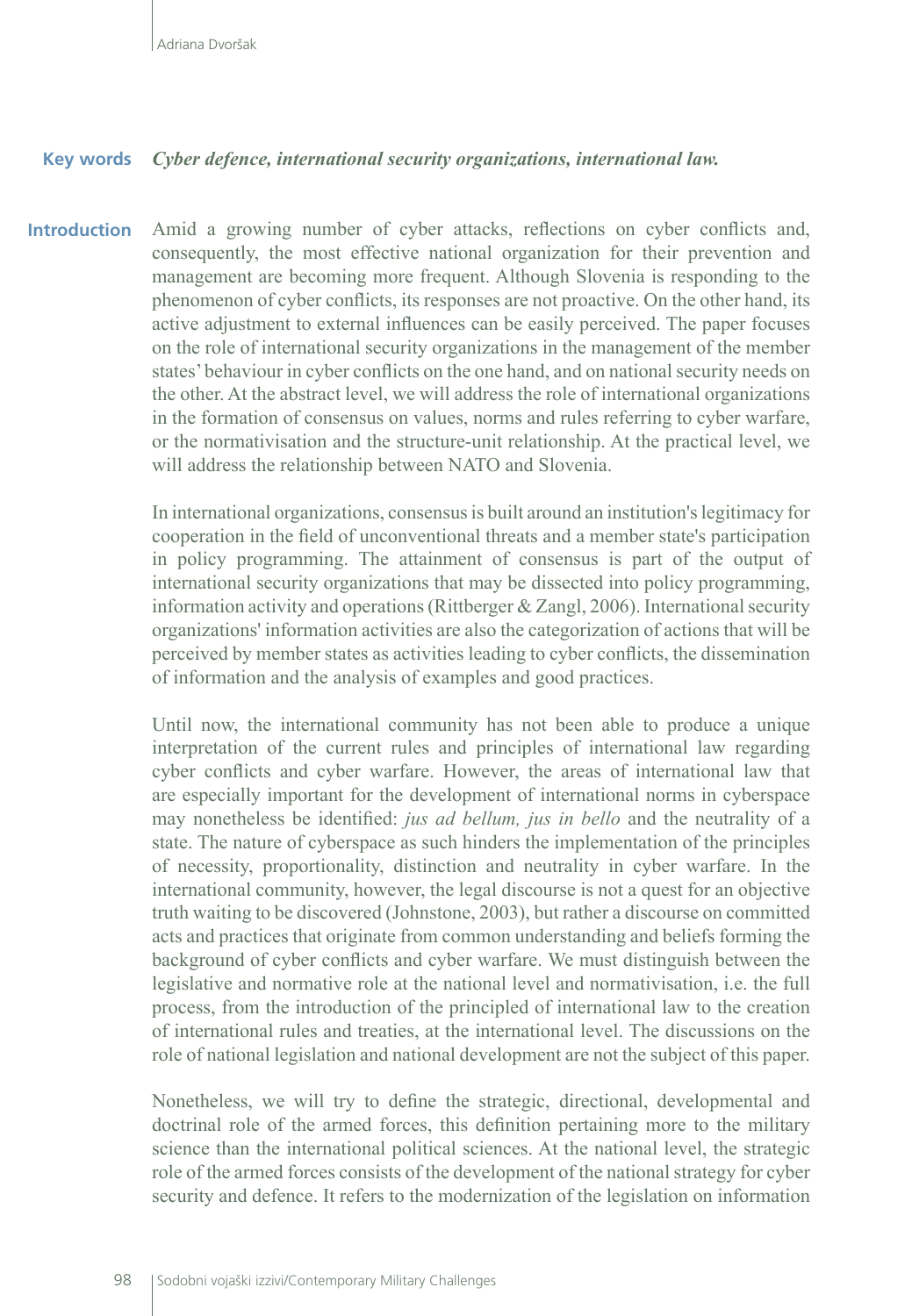society and defence with a view to providing support to national measures, and reflects the level of national dependence on information and communication technology. The military sub-system's developmental role is oriented towards ensuring the Slovenian Armed Forces with a position and a role in the provision of effective response to cyber threats, and towards the organizational placement and coordination of all capabilities for incident management and cyber security provision. The directional role is defined by the formation of objectives, different forms of civil-military cooperation and the identification and definition of goals in cyber incidents management. The doctrinal role includes the development of optimum techniques, tactics and procedures (TTP) for the provision of national security.

The paper is based on a constructivist theory of international relations (Onuf, Kratochwil) and post-structuralism (Der Derian) in which the use of statistical data is more of an exception than a rule. Slovenian contribution to science that should be mentioned in this context is the Svete's concept of information and communication technologies in the form of social and technical networks, which is also based on constructivism (Svete, 2005). The paper uses the descriptive and the comparative method, focusing on the following research questions:

(1) Are large states leading in the normativisation of unconventional security threats in international organizations?

(2) Are the changed challenges in the environment facing the international security organization with new security needs of their members?

## **1 ORIGIN OF CYBER WARFARE RULES**

The member states' benefits deriving from their participation in international security organizations differ. Cyber conflict management turns out to be most profitable for the USA, as their economy is the most dependent on ICT, the most globalised and allegedly the most frequent target of cyber attacks. Hence, the USA are most interested in the promotion and most eager to promote such conversion of national needs in the international arena, as they will benefit the most from it. For the USA, intergovernmental negotiations are one of the most beneficial standard ways of conversion of the member states' needs into the result of the international community's work increasing national and international security; in NATO, the USA have resources for effective mobilization at their disposal. To complete the picture, let us list other manners of conversion of such needs: polling, use of standardized procedures and regulations, management policy and rational choice (Rittberger & Zangl, 2006).

Small countries with a low level of involvement in the international economic flow, whose economies are not strongly based on ICT, and countries that are less at risk due to their peaceful external policies, are less interested in the participation in the field of cyber defence. Their motivation to participate is additionally reduced by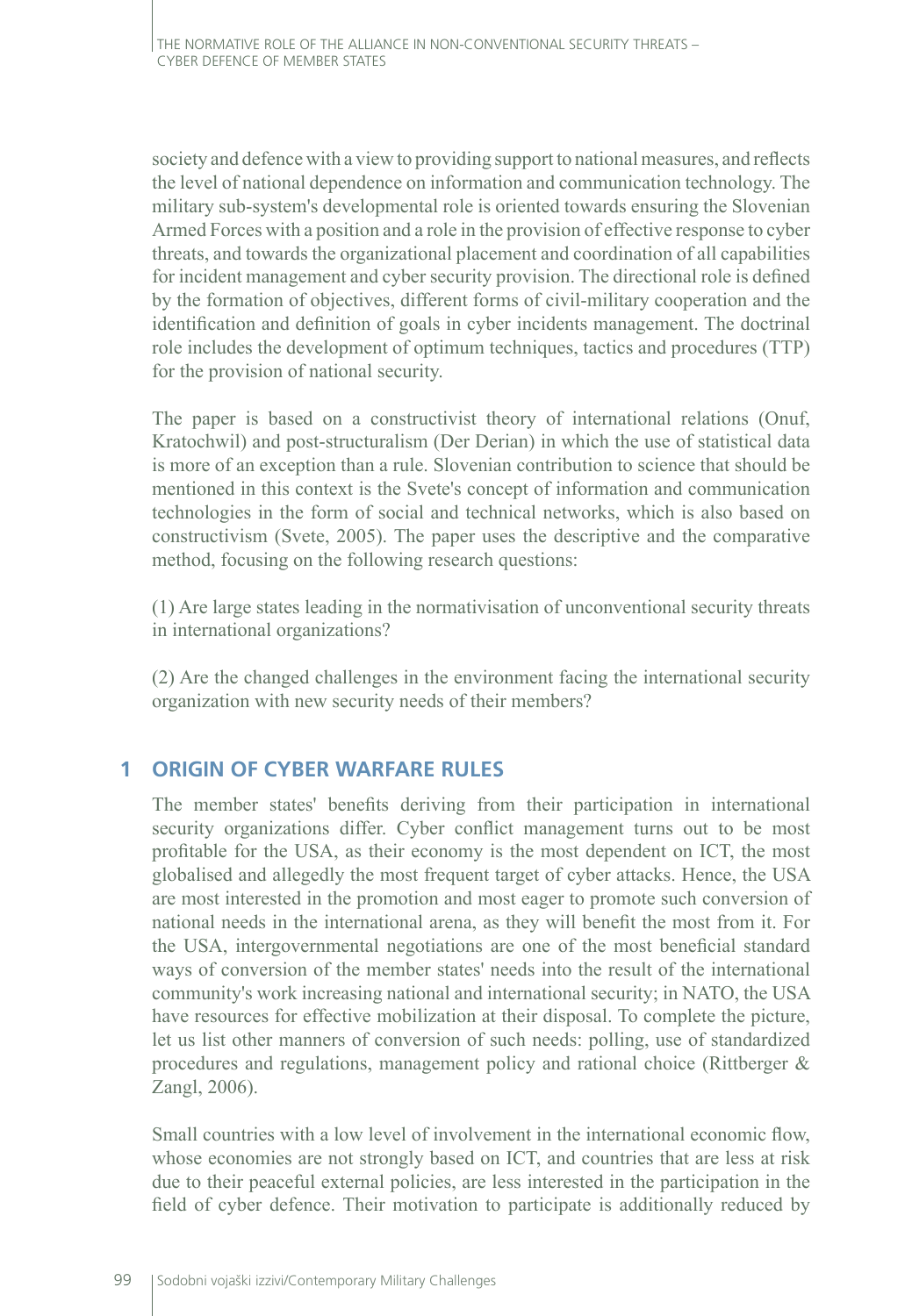the security dilemma which has an overall negative influence on cooperation. In a cyber security dilemma, certain dimensions are accentuated, since the relativization of the level of threat is even greater than for conventional threats, the secrecy and the lack of transparency in the use of cyber weapons are large and they even provide the national security system with a decisive advantage (Axelrod  $&$  Iliev, 2014). However, unlike with conventional threats, here exists a possibility of restoration of the information structure. The cyber security dilemma reduces the possibility of cooperation between the states.

NATO produces cyber politics (Nato, 2011), provides for education and the exchange of information in the excellence centre, and the publicistic activity. It is a little less involved in the development of the member states' operational capabilities for joint cyber defence and cyber warfare. In the field of operations (computer network operations – CNO), NATO, as documented, supported the USA's activities in the context of the Allied Force operation in 1999 (Lambeth, 2002) through offensive methods, but did, however, not respond to Estonian calls for assistance in 2007 (Meyer & Ummelas, 2007, May 17). In 2014, the USA expressed doubt whether Article 5 of the North Atlantic Treaty may be invoked in the event of a cyber attack. Following the Ukrainian crisis and the strained security situation of East European member states, a predominant belief emerged in the America's elite that Article 5 might lead to failure; as affirmed by the former head of the Central Intelligence Agency (CIA) John McLaughlin, a direct call for solidarity might thoroughly shake NATO's foundations (Calabressi, 2014).

Essential for the understanding of the method of warfare and the introduction of organizational changes is the understanding of cyberspace in relation to the new assignments of the armed forces. Notions from the field of cyber security help define the phenomenon, overcome conceptual problems in cyber defence and cyber warfare, study new concepts such as cyber resistance, and indicate new possibilities for the management of cyber threats (Rantapelkonen, 2014). The nature of cyber defence is oriented inwards. Nevertheless, as stated in the comparison study of the Geneva Centre for the Democratic Control of Armed Forces (DCAF), armed forces carry out the new non-conventional internal assignments without armament (Schnabel  $\&$ Hristov, 2010). Even the offensive cyber weapons cannot be classified as classic armament, as they are in fact a computer programme called "weaponized code" in jargon. Numerous companies develop codes for attacking vulnerabilities in target operations systems and applications. Military and intelligence organizations buy such equipment on the open market, at which the USA lead in terms of value and the complexity of the purchase (Menn, 2013).

How are the armed forces to perform their new assignment, which is something in between computer forensics and deliberate cooperation, with top-notch mathematicians and computer experts and the purchase of appropriate offensive code on the open market? The American model that again offers itself does not correspond to the capabilities and the needs of a small state with limited resources as Slovenia. On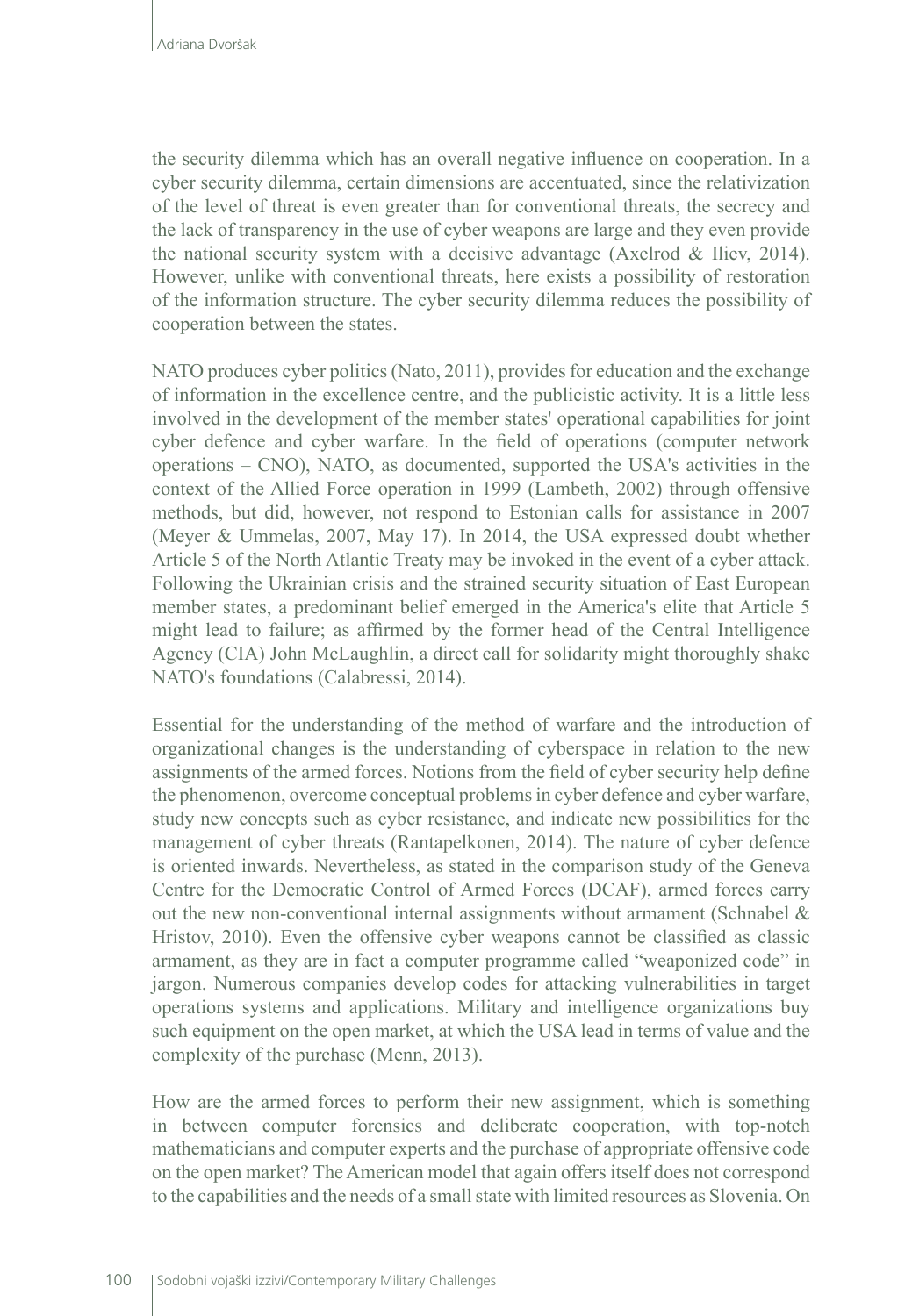the inside, the Slovenian Armed Forces require organizational solutions that enable intensive cooperation with other competent bodies in state administration, new partners among the telecommunication companies and companies for information security, and a system-based approach in the provision of human resources.

| Table 1:<br>Average number | Sector                              | Average number<br>of identities per incident |  |
|----------------------------|-------------------------------------|----------------------------------------------|--|
| of affected users          |                                     |                                              |  |
| by sector in               | accounting                          | 673,916                                      |  |
| 2013                       | administration and human resources  | 150,650                                      |  |
| Source:                    | agriculture                         | 37,000                                       |  |
| Symantec, p. 41            | civil society and non-profit sector | 34,614                                       |  |
| (Symantec,                 | computer hardware                   | 100,000                                      |  |
| $2014$ ).                  | computer software                   | 12,761,182                                   |  |
|                            | education                           | 100,267                                      |  |
|                            | finance sector                      | 11,884,222                                   |  |
|                            | government sector                   | 99,893                                       |  |
|                            | healthcare                          | 67,519                                       |  |
|                            | tourism                             | 2,034,232                                    |  |
|                            | information technology              | 4,500,230                                    |  |
|                            | insurance business                  | 114,775                                      |  |
|                            | police                              | 1,119                                        |  |
|                            | military                            | 26,500                                       |  |
|                            | retail trade                        | 8,692,318                                    |  |
|                            | social networks                     | 16,083,333                                   |  |
|                            | telecom                             | 3,029,286                                    |  |
|                            | transportation business             | 243,390                                      |  |
|                            | engineering                         | 20,000                                       |  |

| Table 2:<br><b>Statistics</b> | <b>TYPE OF INCIDENT</b>              | 2012 | 2013 |
|-------------------------------|--------------------------------------|------|------|
| of relevant                   | scanning and attempt of scanning     | 51   | 43   |
| incidents in                  | botnet                               | 12   | 16   |
| Slovenia                      | Distributed Denial of Service (DDoS) | 47   | 76   |
| Source:                       | harmful code                         | 258  | 417  |
| SI-CERT, p. 10                | service abuse                        | 9    | 8    |
| (SI-CERT, 2014).              | hacking                              | 76   | 61   |
|                               | abuse of a user's account            | 9    | 37   |
|                               | webpage defacement                   | 125  | 80   |
|                               | attacks on the application           | 17   | 22   |
|                               | Total technical attacks:             | 604  | 760  |
|                               | identity theft                       | 67   | 56   |
|                               | fraud                                | 161  | 210  |
|                               | spam                                 | 74   | 50   |
|                               | phishing                             | 139  | 209  |
|                               | dialer                               |      | Ω    |
|                               | <b>Total frauds, deceptions:</b>     | 442  | 525  |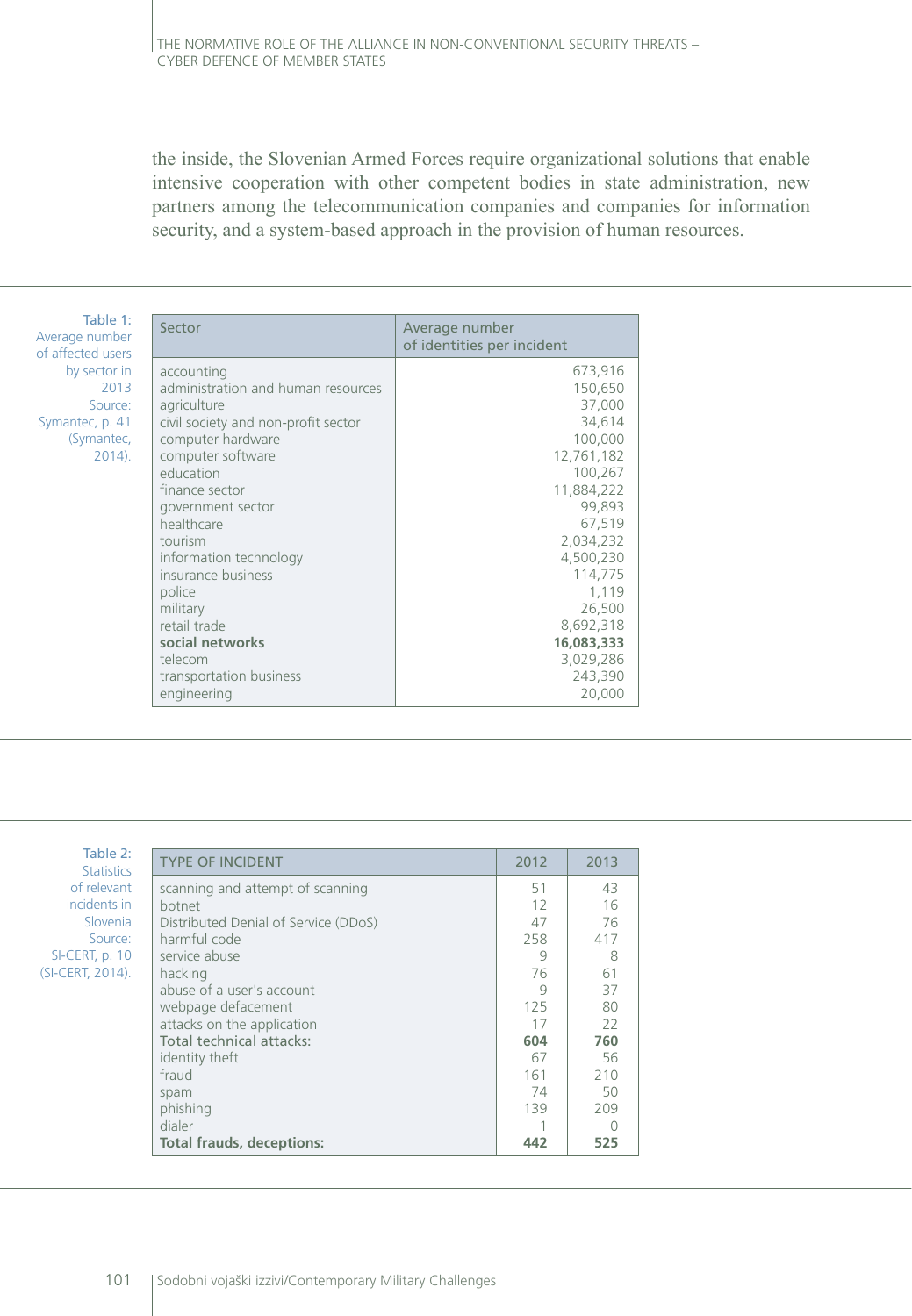Attacks on military networks, as recorded by Symantec in 2013, were not widespread (Internet Security Threat Report (ISTR), 2014). On the basis of the data in Table 1, most cyber attacks are qualified as criminal acts. Social networks are that sector in which most users are infected and in which the infections are spreading the most. As the reporting of an attack to the European Network and Information Security Agency (ENISA) is currently voluntary, states seldom report of attacks on the critical infrastructure. The EU is now starting to gradually strain this legislation.

According to the SI-CERT data listed in Table 2, there were altogether 1,513 incidents in Slovenia in 2013, which means a **21 percent increase from 2012 when**  1,250 incidents were dealt with. What stands out in particular is the increase of the harmful code incident, and an over 50 percent increase of phishing and the number of internet frauds and deceptions (SI-CERT, 2014).

In the international sense, our question is how the states should act to each other in a cyber environment, at which we perceive the characteristics of a bad cyber neighbourhood, the increasing distrust in internet services due to cyber crime, resistance to mass control and other transnational phenomena. Values in the background of international discussions are subjective; however, international law on cyber conflicts is not an objective reality waiting to be discovered but rather a product of customs, norms and the resulting rules. Hence, the rules of cyber warfare collected and presented in the NATO Talinn Manual will also most likely influence the establishment of international law.

The emerging rules of cyber warfare address questions on which consensus is yet to be reached among the professionals, in the institutions of the Slovenian Armed Forces and the state, the politics and international organizations. To the author's belief, the most important questions for Slovenia are those pertaining to ethics and norms as well as their resultant which is an optimum structure for the provision of national cyber security. In terms of cyber security provision, the armed forces are only in the second place; primary security refers to information security which is the responsibility of companies, individuals and the police. Non-military actors also play an important role in cyber defence (computer network defence – CND); however, offensive operations already call for activities governed by the international law, the answers to which may be found in the Talinn Manual. These are: types of warfare, allowed use of cyber weapons, prohibitions, definition of the intermediate area of intelligence activities that are subject to civilian and military intelligence agencies, and the protection of individual groups, such as reporters, humanitarian and medical workers, children and other.

International organizations classify categories of problems defining their priority order and identifying their actors (Sil & Katzenstein, 2010). With its cyber policy, NATO follows this logic of problem classification. We could even claim that NATO forms recommendations for the management of actors, i.e. members of the Alliance. The author offers two examples of recommendations that have not yet been issued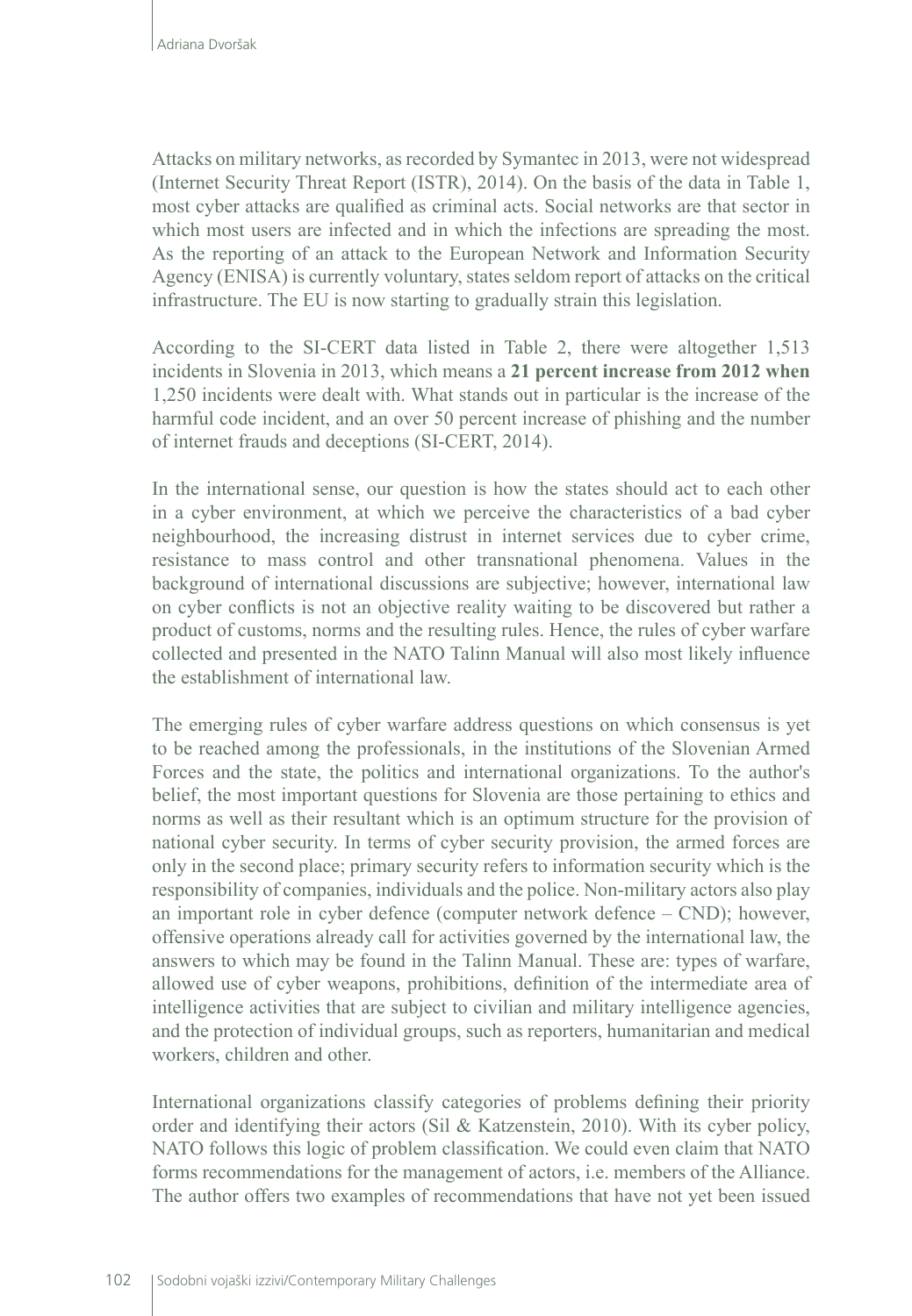despite a clearly expressed need in the environment, namely the recommendations for the limitation of purchase on the black market and the export of technologies for mass control to authoritarian states.

### **1.1 Armed Conflict**

Let us move from the formation of rules for international cyber conflicts to a more detailed definition of procedures and rules in NATO. The manual does not define NATO's rules for offensive operations, yet it authorises the use of Article 5 of the North Atlantic Treaty only if the conditions regarding the criteria for an armed attack are met.

## **1.1.1 Criteria for an Armed Attack: Effect, Conduct**

The answer to the question whether a cyber attack may qualify as an armed attack depends on its scope and effect – something we could verify objectively only after the attack. However, the group of participating experts agreed that an estimate of reasonably predictive consequences of such an attack suffices for making a decision on whether the measure meets the conditions for an armed attack. If we make an unambiguous conclusion; the decision whether a cyber attack is an armed attack is a matter of consequence assessment. Schmitt (Schmitt, 2014) claims that a response with force, whether kinetic or not, may be justified only when cyber operations present an armed attack. A response using force is a subject of the international humanitarian law; however, we still lack responses regarding the consequences of cyber operations.

Additional criteria for an armed attack refer to the characteristics of the conduct of a cyber attack, that is the operation of a computer programme *weaponized code*. These assessments are listed in the manual: we are referring to necessity and proportionality (rule 14), imminence and directness (rule 15). However, each individual offensive cyber activity must be analysed before it could be defined as an armed attack by a state or by NATO member states. Forensic definition of an armed attack, appropriate international legal argumentation and diplomatic action are of great importance when referring to Article 5 of the North Atlantic Treaty.

Essential for the activation of the article from the formal point of view is the invitation of the state under attack and the agreement of member states on whether the attack meets NATO criteria. When justifying its decision, the state under attack may resource to the following questions (Schmitt, 2013):

- What is the damage caused and the number of victims due to the attack?
- How quickly did the malicious code cause an effect?
- Did cyber attack cause an effect directly or was the effect increased due to any other reasons?
- How invasive was the activity? Was it oriented towards a specific protected network?
- How measurable is the effect? Is the calculation of the effect reliable?1
- Did the activity have a military character?

*<sup>1</sup> Poor defence adds to the effect.*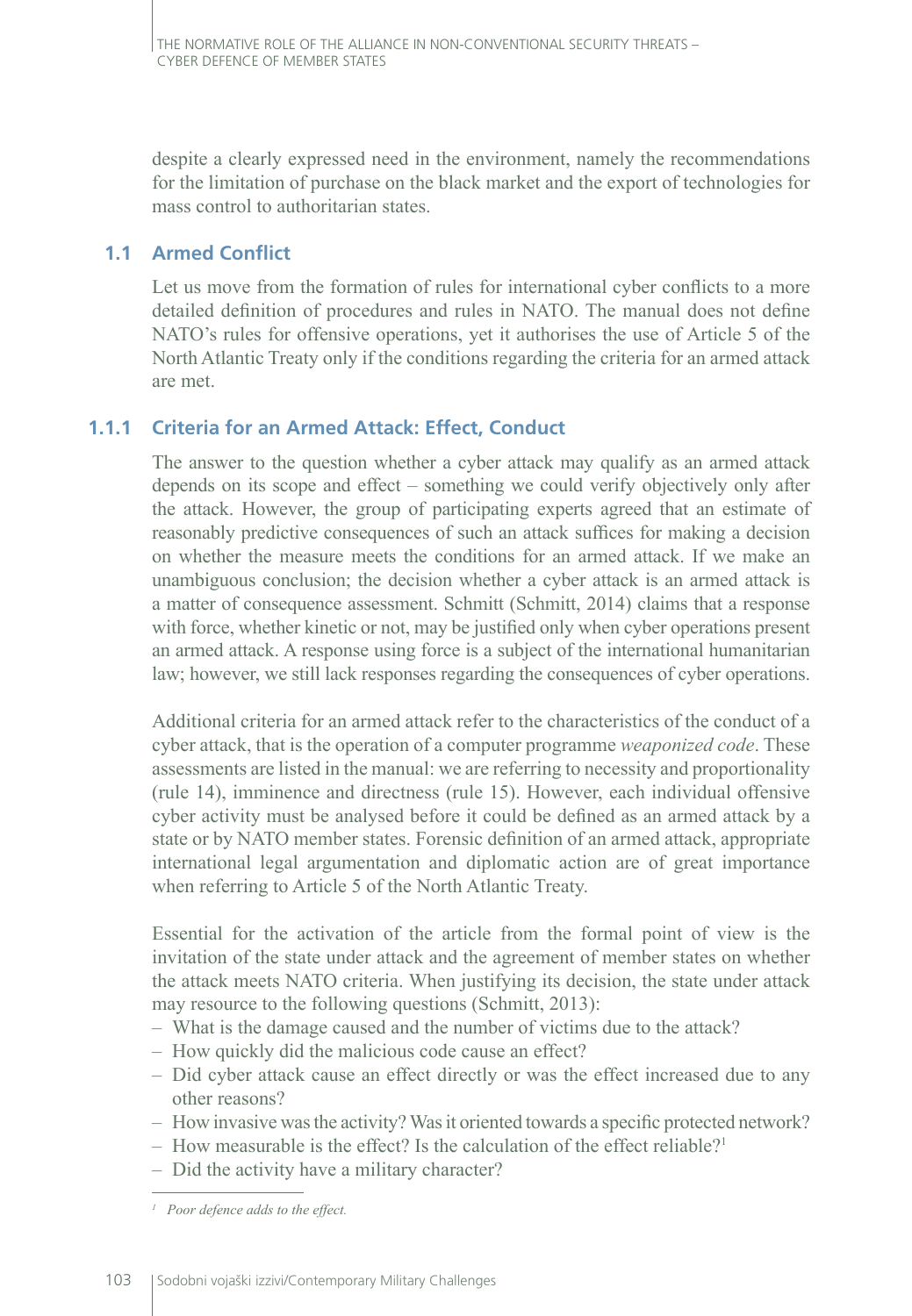nati

- Could the act qualify as use of force under the international law?
- Is the state involved directly or indirectly?

For such interdisciplinary reasoning, participation of experts from different fields is essential. The definition of the level of invasiveness, in particular, requires the cooperation of information security experts who by default assess and analyse each attack according to the selected standards.2 The experts that often come from the private sector enjoy international reputation and provide their advice to a number of different governments that require their assistance.

To this end we will try to systemise the needs of small and large states in the provision of national cyber security, with the researchers of the relationship between states and networks already being aware of the fact that security and securitization have become leading elements in internet management (Mueller, 2010). The taxonomy of cyberspace management will be used for sorting key activities of state actors in the provision of national security. The units are divided into two groups; the groups of small and large states at which the group of large states includes NATO members such as France, Canada, Germany, Great Britain and the USA, while all other members belong to the group of small states.

| Table 3:<br>The taxonomy<br>of cyberspace         |                        | Strategic objective                                                                                                                                                                                                                                                                                                                                                                                                                    | Jurisdiction                                                                                     | Management<br>control                                |
|---------------------------------------------------|------------------------|----------------------------------------------------------------------------------------------------------------------------------------------------------------------------------------------------------------------------------------------------------------------------------------------------------------------------------------------------------------------------------------------------------------------------------------|--------------------------------------------------------------------------------------------------|------------------------------------------------------|
| management<br>for purposes of<br>ational security | Large states           | predominant in the cyberspace                                                                                                                                                                                                                                                                                                                                                                                                          | Strive towards<br>extraterritoriality<br>of the national<br>legislation, unilateral<br>globalism | high, formal,<br>hierarchical                        |
|                                                   | Small states           | choice between proactive<br>adaptation and accommodation<br>and the emerging regime                                                                                                                                                                                                                                                                                                                                                    | erodes                                                                                           | based on trust,<br>reciprocity, resources<br>sharing |
|                                                   | Regardless of the size | digital human rights (privacy,<br>mass control, data protection),<br>programming of joint resources<br>for network management (TRIPS,<br>IP, DPI, international institutions<br>such as WIPO, ICANN, WTO, IGF),<br>adjustment of the content,<br>response to security globalisation<br>(uninterrupted cooperation of<br>the international community,<br>shared values, norms and<br>principles, stability and immunity<br>of networks) |                                                                                                  |                                                      |

<sup>&</sup>lt;sup>2</sup> Characteristic information for an attack model and the selection of forensic experts are: the classification of *an attack, description of the code functioning, target vulnerability, method of attack, the attacker's objective, sources, skills and knowledge for the implementation of attack, solutions for stopping the malicious code, description of circumstances and references.*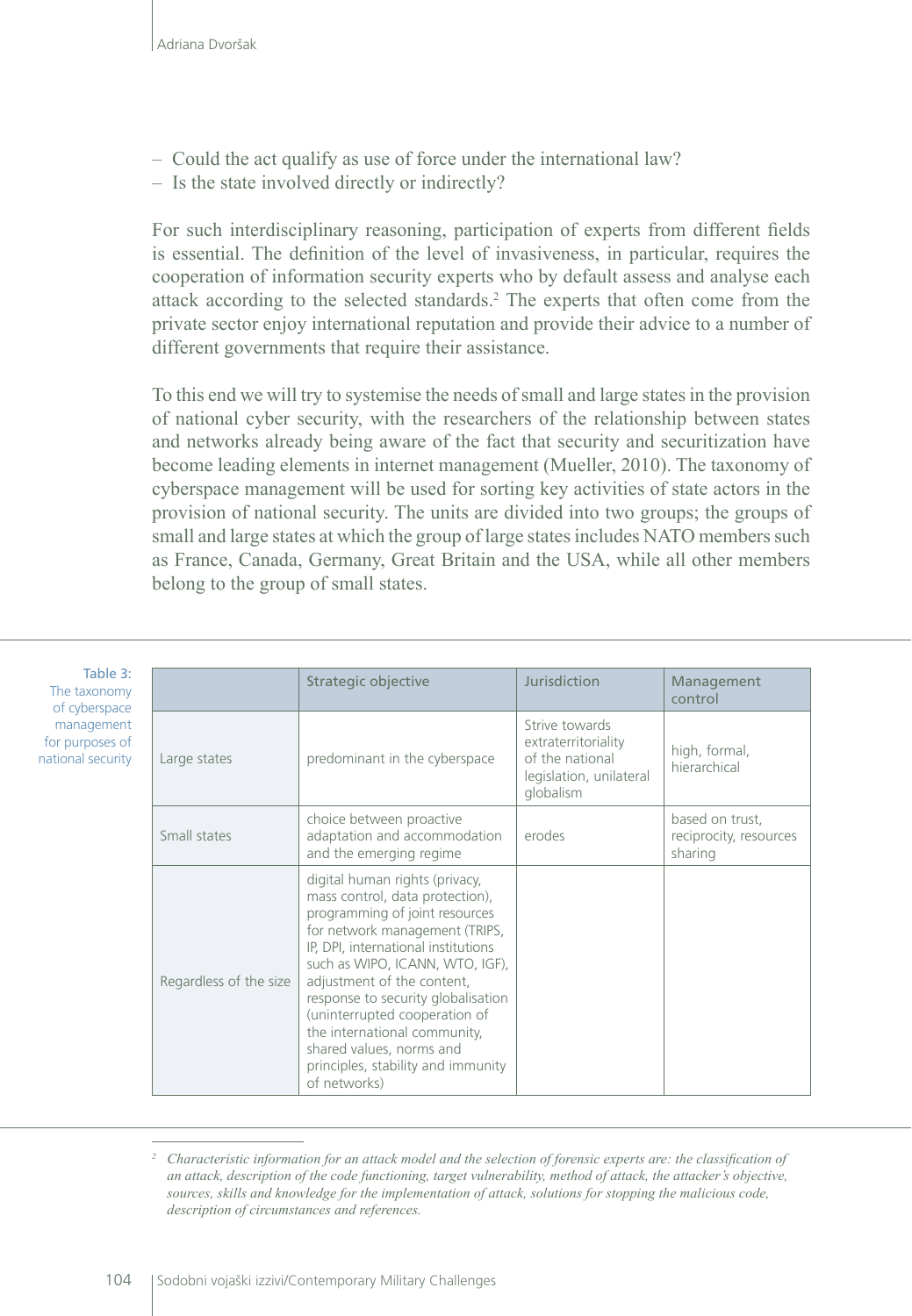Based on the taxonomy of cyberspace management for purposes of national security presented in Table 3, it can be concluded that cyberspace has confronted the states with new security requirements that they were not familiar with at the time before the national economies became vitally dependant on cyberspace. Table 3 depicts key activities of states in cyber management from the aspect of network security provision. It should be mentioned that only state actors, and not non-governmental organizations, are included in the table, and as far as priority management tasks are concerned, national security is essential, while any solutions of technical and operator problems are neglected.

Network security is a security requirement that states try to meet in the international arena. It is such a great challenge that NATO officially recognised it as a new security requirement of member states in the context of the policy Defending the Networks (NATO, 2011). The new security requirement of states is stability and the immunity of networks. It was named by NATO as the standardization of processes leading to the increase in the immunity of national networks and the critical infrastructure, which is the purpose of cyber defence. The purpose of all defence politics, activities and measures is to increase immunity. The latter is considered a capability to predict natural disasters or man-made disasters, to avoid them, minimize them and recover from them (O'Neil, 2009).

The need for state security is thus realized through the conversion of a state's requirements by interfering with the management of networks and the world web, the regulation of content, the allocation of domains and the monitoring of other management means. As claimed by Mueller, there exists a possibility of occurrence of a regulatory coalition between the content regulators, the defenders of intellectual property and the defenders of security for hierarchic control over the internet based on the national principle (Mueller, 2010).

#### **1.2 Use of Force**

A cyber attack is considered use of force, regardless of the type of weapons used, which in our case is a computer programme, also called the "weaponized code". The use of force is prohibited in the international environment; however, in accordance with the decision of the Permanent Court of International Justice, in general all activities not expressly forbidden by international law are allowed (The Case of the S.S. Lotus, France v. Turkey). It is therefore important to know which Slovenian cyber activities could be considered as the use of force before the Permanent Court of International Justice, as they would also be perceived as such by the UN and NATO. A response that is in accordance with Article 51 of the UN Charter is allowed for a cyber attack that is considered as the use of force. The use of force, however, is not yet equal to an armed attack in the event of which a signatory of the North Atlantic Treaty could ask for collective defence based on Article 5.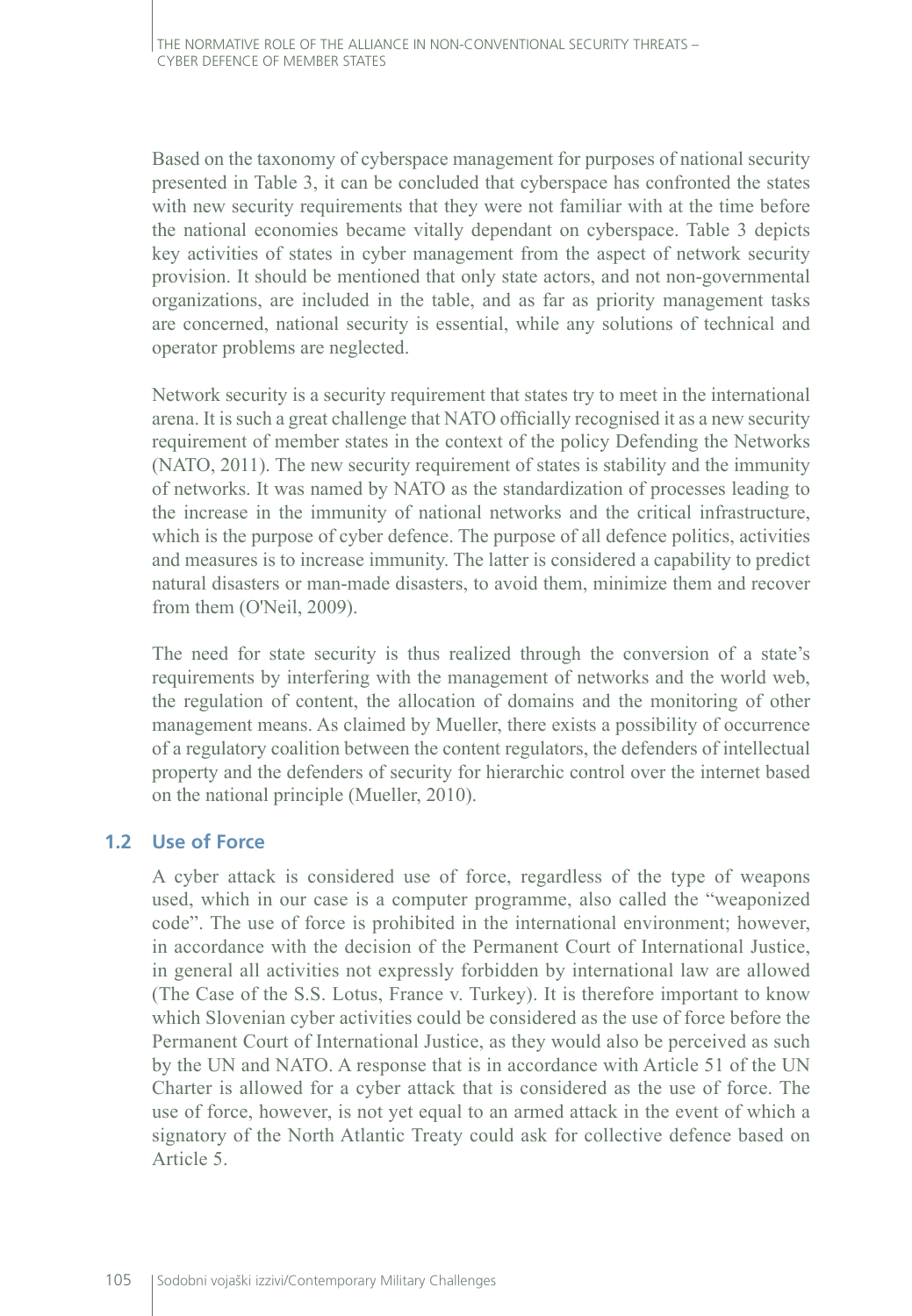However, no state, even if its national scientific circles, professionals and the politics fail to reach a consensus on whether cyber operations (CNO) are to be considered as the use of force, can plead ignorance before an international court. States are obliged to comply with the international law under which false consciousness cannot be considered protective consciousness. The use of force is hence perceived as a key concept for the establishment of cyber defence at the national level.<sup>3</sup>

The behaviour of a state in the cyber environment is founded on its strategic culture; however, certain activities, such as spying (computer network exploitation – CNE), are expected and silently approved of in international relations. Such activities also exist in the part of the international law referring to cyber warfare. However, a preventive attack on a potential attacker who has cyber capabilities at his disposal but who has no intent to commit an armed attack is in contradiction with the international law.4

The technical characteristics of the course of an attack, e.g. for the zero-day vulnerability, render the incorporation of cyber attacks into the time and cause-effect dimension difficult. There is a very thin line between the use of force and an armed conflict that is especially difficult to define in a cyber environment. Any incorrect or biased interpretations may cause a decline of confidence in international law and in the abilities of international security organizations to manage the behaviour of states at a normative level.

Cyber warfare allows for actions that might not even be possible in a kinetic environment, but can be expected in a cyber conflict. Following is a list of a number of interesting and inspiring legitimate ruses:

- Transmission of false information and intelligence;
- Transmission of false orders or an intent to issue an order;
- Establishment of virtual networks, simulated by non-existing forces;
- Use of faulty identifiers and computer networks (e.g. Honeypots also used by the police in peacetime);
- Use of virtual cyber attacks under the condition that panic does not spread among the civilian population;
- Use of enemy markings, signals and paroles, but not the markings of humanitarian or medical organizations.

In cyber environment, psychological operations units obtained a new important dimension for the development of the skill of deception. It is wise to ask oneself how much a small state can influence the perception of the state's soft (cyber) power through deception using the new policy to its benefit. Digital diplomacy is a good start, while the system answer is once again the development of appropriate constructivist theories and models. Recent attempts can be found in the models

*<sup>3</sup> More on the permissibility of offensive activity (computer network attack CNA) in the context of cyber defence (CND) in Slovenia can be found in the discussion on the development of offensive cyber capabilities in the author's published papers (Dvoršak, 2014).*

*<sup>4</sup> Compare the justification of the attack on Iraq in 2003 and the response of the old Europe stating that the sole existence of the weapons of mass destruction is not merely a causus belli.*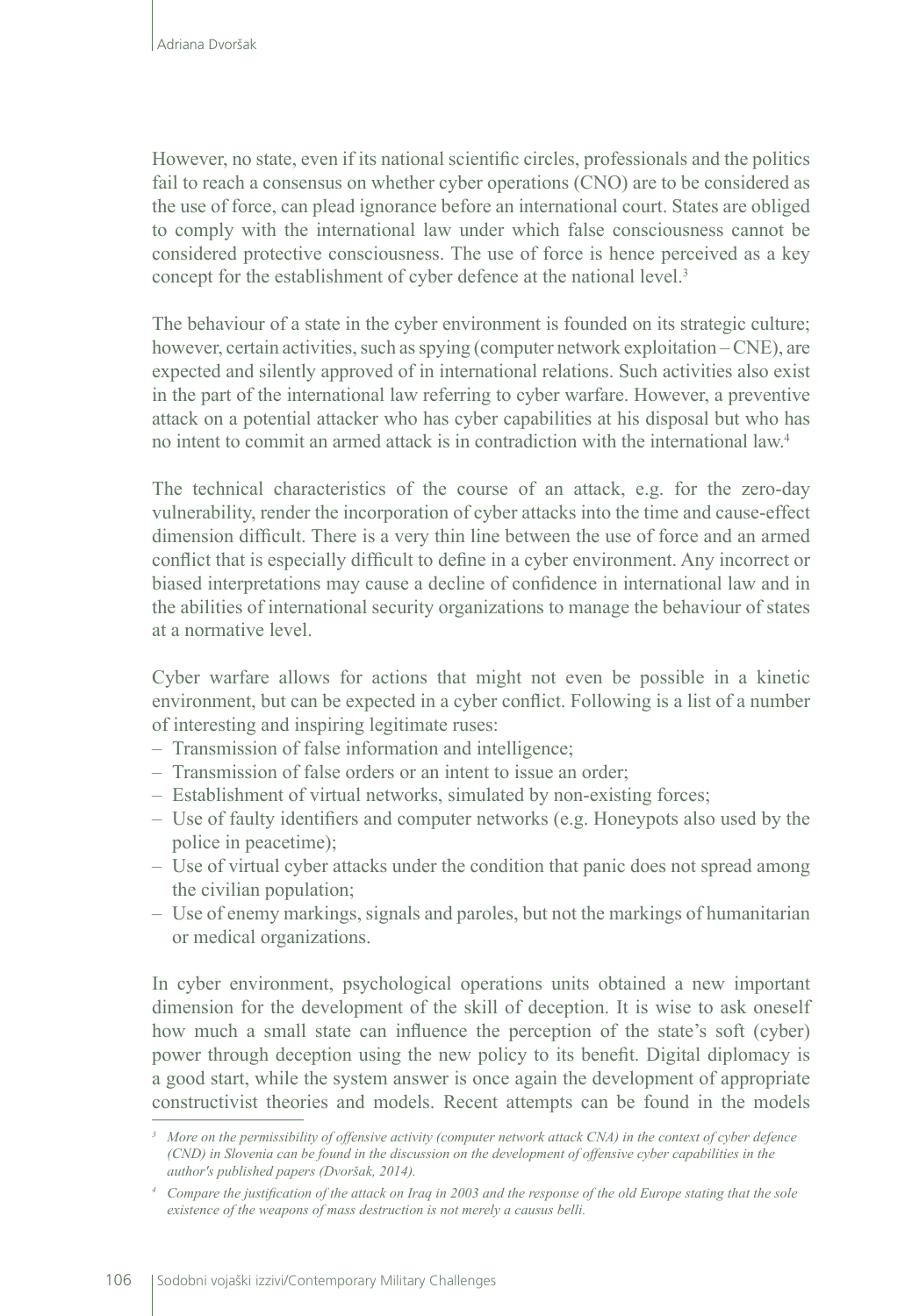of social and technical networks (Svete, 2005) and the military-industrial-mediaentertainment-net (MIME-net) (Der Derian, 2001). The likely responses of a state to cyber operations are limited by international law. It is therefore clear that spying does not classify as an armed conflict or an armed attack under Article 51 of the UN Charter, hence no response based on the law of armed conflict is justifiable. Mutual spying is acceptable. It is a little less clear what the case with the purchase of equipment and programmes is and the information and communication technology that does not correspond to integrity requirements. In short, is responsibility attached only to the purchaser or do the states that have asked the manufacturers to install the malicious code on the new equipment also bear part of that responsibility? A similar ethical question appeared when companies of the West European states exported mass control technology to non-democratic regimes.

The most tangible result of NATO cyber politics is the preservation or reproduction of security at the national and regional level. In its representative and perceptive dimension, security is not a measurable value for constructivists, but merely a feeling of security inherent to the entities of security, i.e. citizens of NATO member states, national elites and the international elite. We have perceived conflicts between the interests of the economic and technical elite in the export of technology for mass control and the interests of citizens due to non-democratic potential of these technologies, used by the political elites for control of the citizens in both authoritarian and non-authoritarian states.

#### **1.3 Sabotage**

Let us look at an example of sabotage that is seldom addressed in the literature on armed conflicts. The situation is even more fluid with the sabotage of critical infrastructure and dual-use technology in the time of peace. For purposes of defining sabotage in military networks, Article 5 of the IV Geneva Convention should be taken as a basis. The convention states that an individual shall lose protection provided by the conventions if he carries out activities hostile to the security of a state (Geneva Convention (IV) relative to the Protection of Civilian Persons in Time of War, 1949).

An activity hostile to the security of a state offers two presumptions. First, that a certain fact has already taken place or that a certain event has already occurred, which has already been established. Second, that the adjective hostile does not indicate an intention or the finality of this event that is hostile or in other words malicious.

It is difficult to offer a unified definition of committed acts with hostile intent. It is most likely that the IV Geneva Convention included all intelligence activities and sabotage inherent to the hostile state in this definition. Indirectly, Article 5 defines sabotage as an act the intent or objective of which is to damage material property of the opponent's armed forces or the property used by the armed forces. In contemporary cyber defence language, sabotage affects the integrity and accessibility of networks, while the CNE, on the other hand, affects the confidentiality of networks and data.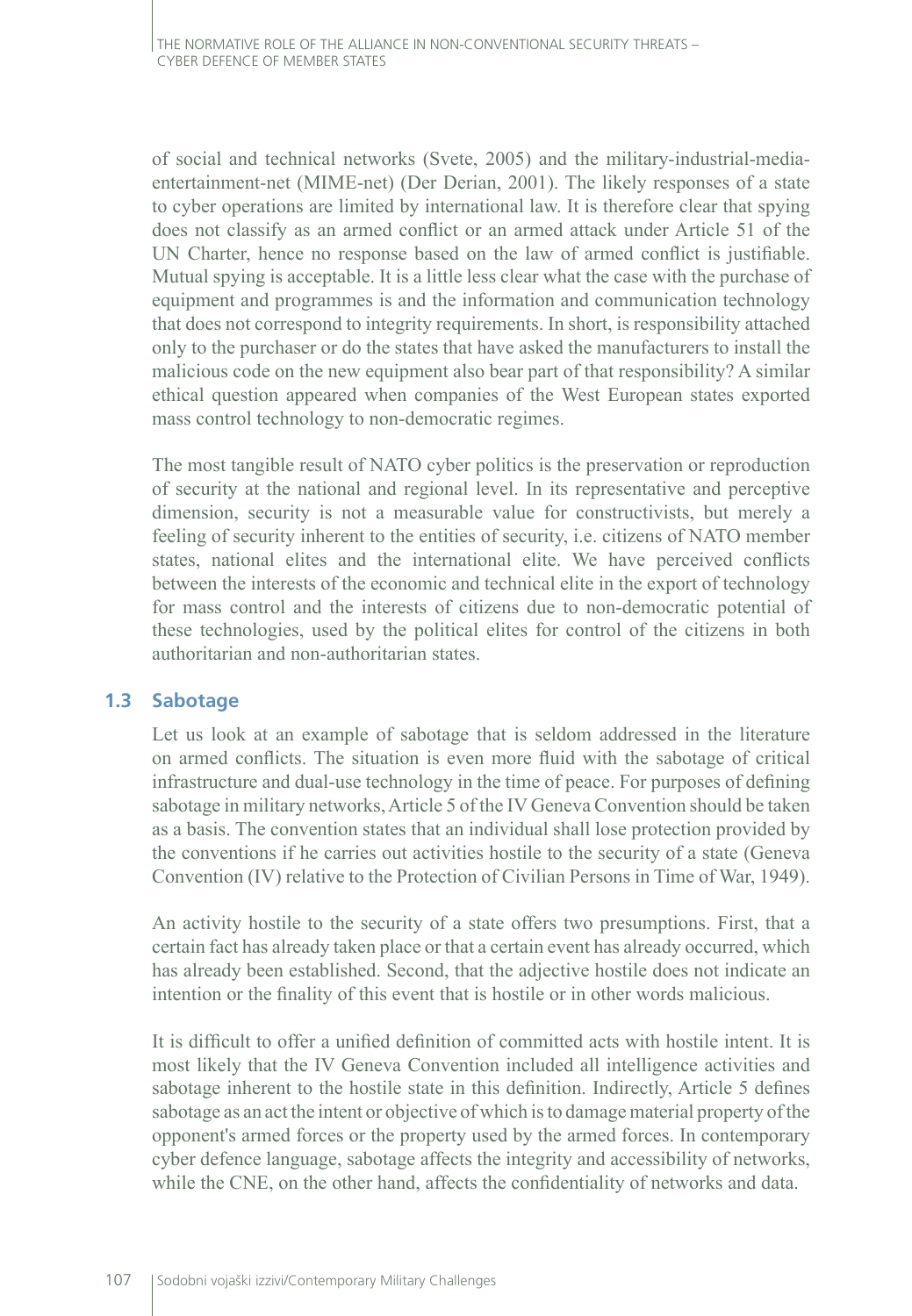In accordance with the interpretation in the Talinn Manual, a state under attack has the right to damage assessment even prior to the actual occurrence of such damage. According to NATO's manual that, in wartime, equates the dual-purpose technology with the technology used exclusively by the armed forces, counter-intelligence activities are intended also for the detection of sabotage and dual-use technology, which represents a large part of ICT and technology that serves as a basis for critical infrastructure and certain companies in state ownership. Due to the above-mentioned, the author believes that the discussion regarding sabotage is particularly interesting for the importing states, Slovenia included, and less interesting for exporters of top-notch technologies.

The militarisation of the cyber environment through sabotage, the testimonials of which are presented in Snowden's public disclosures, increased America's military domination in cyberspace, which can be understood as its legitimate objective. On the other hand, sabotage reduced the security of national networks, which is most often discussed and written by information security experts. All this is also in direct contradiction with the national security interests of states that are distinct net importers of ICT. The arrangement for the provision of the dual-use technology and ICT falls behind the capabilities of the exporting states, in terms of legislation and institutions, to use such technology for their own purposes, either peaceful or hostile. In the future, the tasks and responsibilities of national institutions most responsible for cyber security will increase. In addition, the type of inter-institutional cooperation and the organization of structures providing cyber security in an operational manner will also change, while fresh winds in the theoretical field have been called for for quite some time. The manners in which both large and small states respond to the globalization of security already differ from one another; however, non-state actors, private companies and non-governmental organizations will most likely intervene in the solution of these interests even further.

The intent of this paper is to highlight certain discrepancies between the Talinn Manual and the security requirements of small states. The basic contradiction in the provision of collective security is the conversion of the needs of member states into a relative feeling of security of two entities, e.g. the national economic elites and the citizens. The second contradiction is the structure of such a security organization that would support only America's leading role in the provision of global security and not attempt to meet security requirements of other member states. **Conclusion**

> NATO can expect to see activities for the increase of cyber capabilities of member states and the search for effective response to non-conventional threats. However, it would be unreasonable to expect that all offers will be equally beneficial to all member states. In the future, members of the Alliance will be faced with the challenge to determine which requirements from the environment are met by the Alliance, if any at all, and which objectives should be met through the Alliance's activities. Events in the environment are a severe test of whether the activities in NATO are oriented enough towards the security of the citizens of the European member states.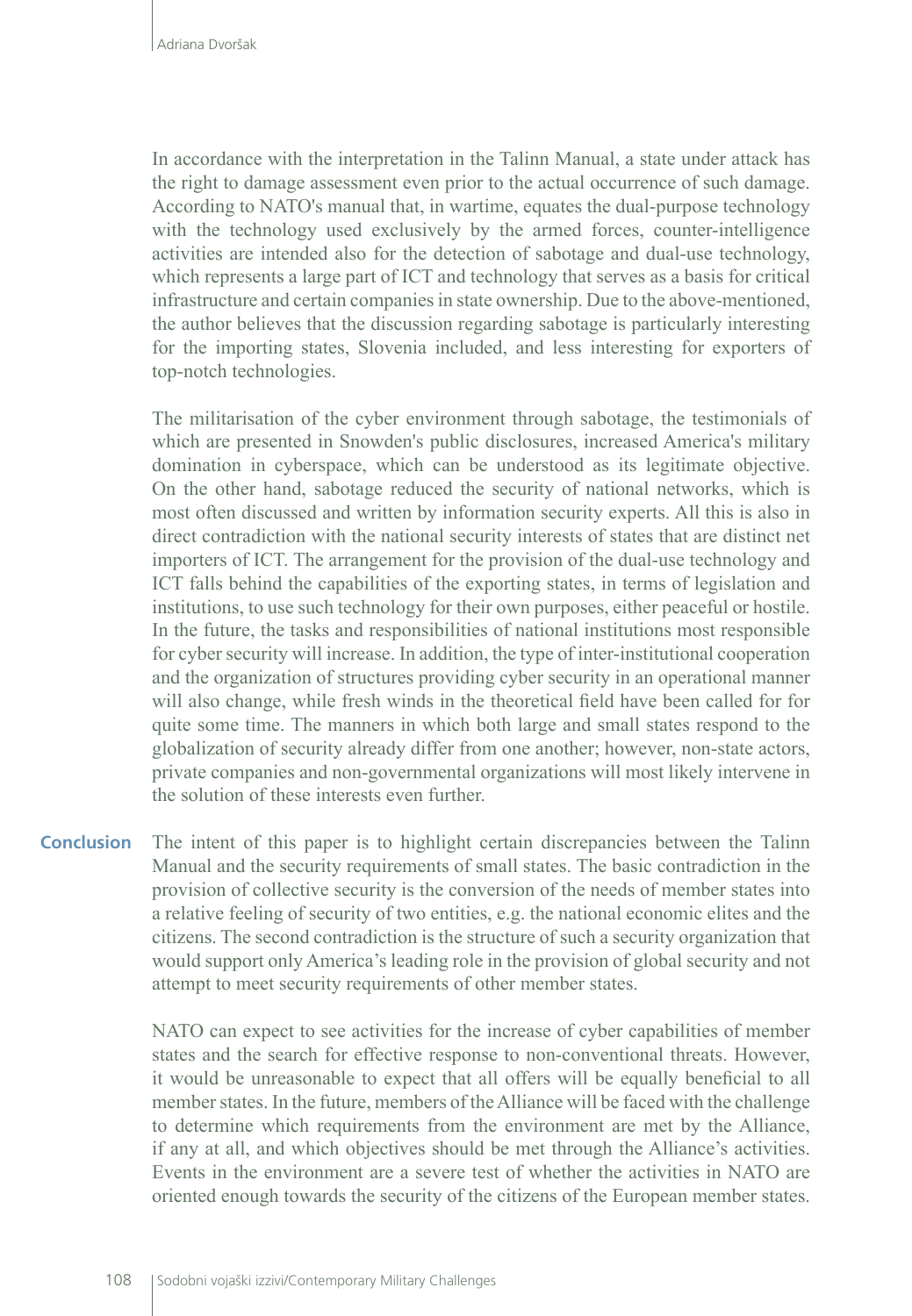The most important finding for Slovenia at the abstract level is how consensus-based decision making influences the interests of smaller members and how important a state's position in the organization is (agency vs. structure). These are the questions that are essential for the future of the Alliance.

#### **Bibliography**

- *1. Axelrod, R., & Iliev, R., 2014. The Timing of Cyber Conflict. Ann Harbor: Ford School of Public Policy, University of Michigan.*
- *2. Calabressi, M., 2014.. Inside Putin's East European Spy Campaign. Time. http://time. com/90752/inside-putins-east-european-spy-campaign (30 September 2014).*
- *3. Der Derian, J., 2001. Virtuous war: mapping the military-industrial-media-entertainment network. Boulder, Colo.: Westview Press.*
- *4. Dvoršak, A., 2014. Developing Framework for Offensive Computer Network Operations in Slovenia. In Čaleta, D., Vršec, M., Ivanc, B., ed. Open Dilemmas in the Modern Information Society, pp. 177 – 186. Ljubljana.*
- *5. International Committee of the Red Cross (ICRC). Geneva Convention Relative to the Protection of Civilian Persons in Time of War (Fourth Geneva Convention). 12 August 1949, 75 UNTS 287. <http://www.refworld.org/docid/3ae6b36d2.html> (30 September 2014).*
- *6. Internet Security Threat Report (ISTR). (2014) (Vol. 19): Symantec Corporation.*
- *7. Johnstone, I., 2003. Security Council Deliberations: The Power of the Better Argument. European Journal of International Law, Vol. 14, No. 3., pp. 437 – 480.*
- *8. Lambeth, B. S., 2002. Kosovo and the Continuing SEAD Challenge. AEROSPACE POWER JOURNAL, 16, pp. 8 – 21.*
- *9. Menn, J., 2013. Special Report: U.S. cyberwar strategy stokes fear of blowback: Reuters. http://www.reuters.com/article/2013/05/10/us-usa-cyberweapons-specialreportidUSBRE9490EL20130510 (30 September 2014).*
- *10. Meyer, H., & Ummelas, O., 2007. Estonia Asks NATO to Help Foil 'Cyber Attack' Linked to Russia: Bloomberg. http://www.bloomberg.com/apps/news?pid=newsarchive&sid=abG seMma5MjU (30 September 2014).*
- *11. Mueller, M., 2010. Networks and States, The Global Politics of Internet Governance: MIT Massachusetts Institute of Technology.*
- *12. NATO, 2011. Defending the Networks NATO Public Diplomacy Division: North Atlantic Treaty Organization. http://web.archive.org/web/20120310083820/http://www.nato. int/nato\_static/assets/pdf/pdf\_2011\_09/20111004\_110914-policy-cyberdefence.pdf (30 September 2014).*
- *13. O'Neil, D., 2009. Maturity Framework for Assuring Resiliency Under Stress. The Journal of Defence Software Engineering (September/October 2009).*
- *14. Rantapelkonen, J., 2014. The Fog of Cyber Defence / Ethical Hacker (J. Rantapelkonen & M. Salminen Eds.). Helsinki: Finnish National Defence University.*
- *15. Rittberger, V., & Zangl, B., 2006. International organization: polity, politics and policies. Houndmills, Basingstoke, Hampshire; New York: Palgrave Macmillan.*
- *16. Schmitt, M., 2013. Talinn Manual on the International Law Applicable to Cyber Warfare. NATO, CCD COE, Talinn.*
- *17. Schmitt, M., 2014. Guest Blogger, Michael Schmitt, delves into the applicability of IHL in cyber space. http://intercrossblog.icrc.org/blog/guest-blogger-michael-schmitt-delvesapplicability-ihl-cyber-space (30 September 2014).*
- *18. Schnabel, A., & Hristov, D., 2010. Conceptualising Non-traditional Roles and Tasks of Armed Forces. Sicherheit und Frieden / Security and Peace, Vol. 28 (No. 2), pp. 73 – 80.*
- *19. SI-CERT, 2014. Poročilo o omrežni varnosti za leto 2013. Ljubljana: Slovenian Computer Emergency Response Team.*